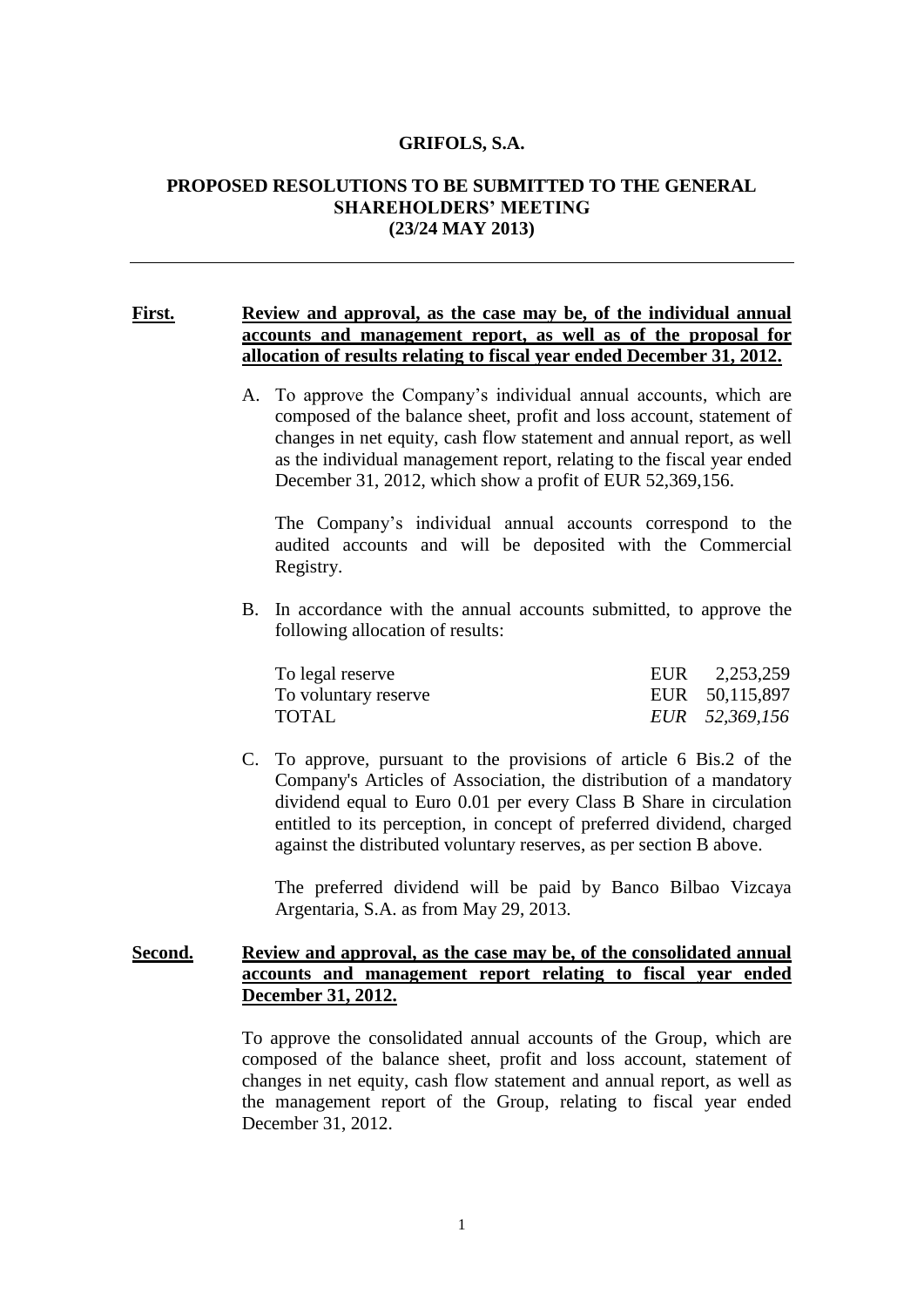The consolidated annual accounts correspond the audited accounts and will be deposited with the Commercial Registry.

# **Third. Review and approval, as the case may be, of the performance of the Board of Directors throughout the fiscal year ended December 31, 2012.**

To approve the management of the Board of Directors, at both Company and Group level, throughout the fiscal year ended December 31, 2012.

#### **Fourth. Re-election of auditors of the individual annual accounts.**

To re-elect as auditors of the Company's individual accounts, the company KPMG Auditores, S.L., registered in the Official Registry of Auditors (*Registro Oficial de Auditores de Cuentas del Instituto de Contabilidad y Auditoría de Cuentas*) under number S0702, with registered office in Madrid, Paseo de la Castellana, nº 95, registered in the Commercial Registry of Madrid, under Volume 11,961, Sheet M-188,007 and provided with Tax Identification Card number B-78510153, for the term of one year starting January 1, 2013. Such appointment will therefore comprise the audit of the annual accounts for the fiscal year ended December 31, 2013.

#### **Fifth. Re-election of auditors of the consolidated annual accounts.**

To re-elect as auditors of the Company's consolidated annual accounts, the company KPMG Auditores, S.L., registered in the Official Registry of Auditors (*Registro Oficial de Auditores de Cuentas del Instituto de Contabilidad y Auditoría de Cuentas*) under number S0702, with registered office in Madrid, Paseo de la Castellana, nº 95, registered in the Commercial Registry of Madrid, under Volume 11,961, Sheet M-188,007 and provided with Tax Identification Card number B-78510153, for the term of one year starting January 1, 2013. Such appointment will therefore comprise the audit of the annual accounts for the fiscal year ended December 31, 2013.

# **Sixth. Appointment of Ms. Belén Villalonga Morenés as new director of the Company and subsequent increase of the number of members of the Board of Directors.**

A. Appointment of new director

To appoint Ms. Belén Villalonga Morenés as member of the Board of Directors of the Company, for a term of five (5) years.

It is expressly stated that, according to the Appointments and Remuneration Committee, Ms. Belén Villalonga Morenés will be considered an "independent director".